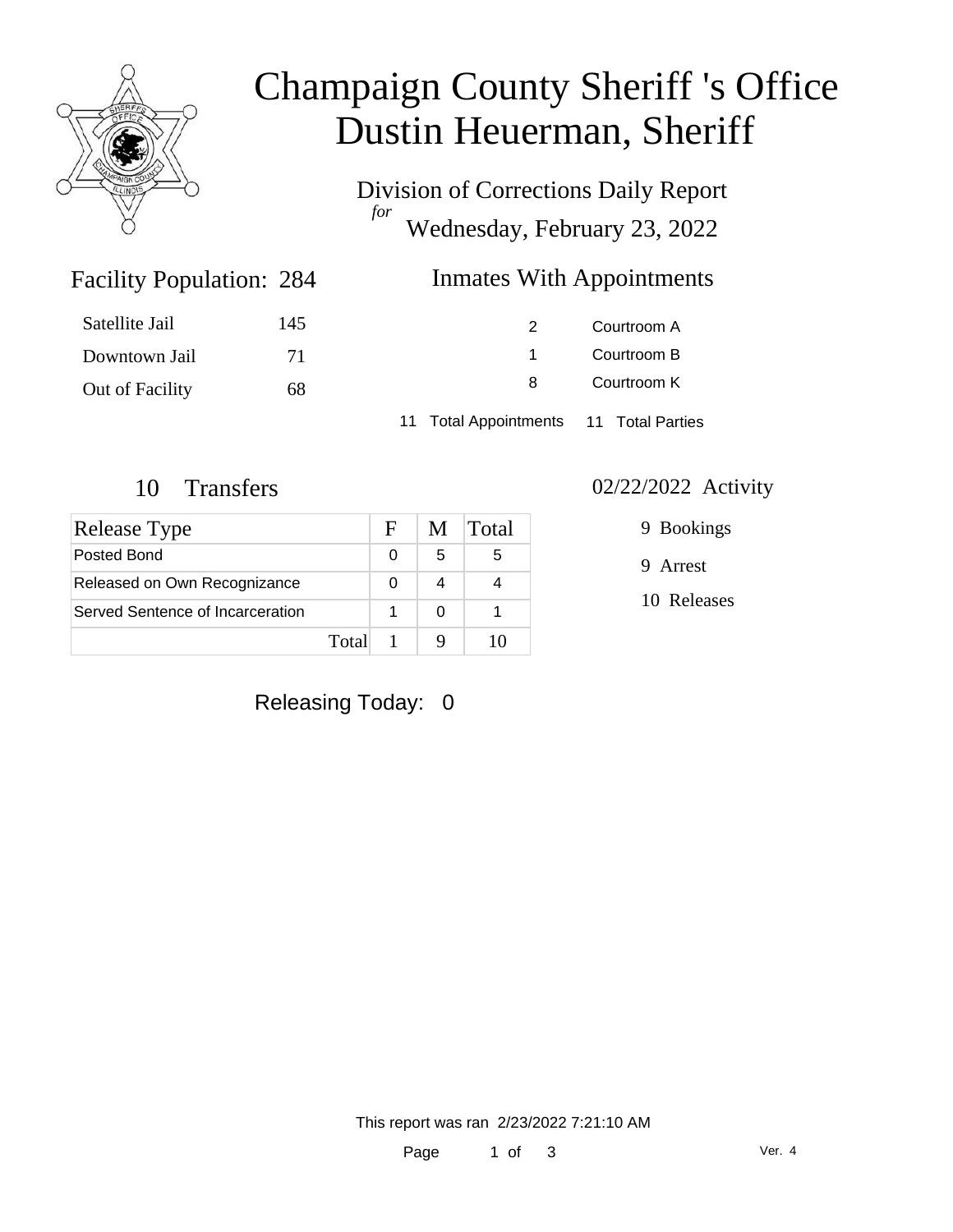

# Champaign County Sheriff 's Office Dustin Heuerman, Sheriff

Division of Corrections Daily Report *for* Wednesday, February 23, 2022

#### Custody Status Count

- Direct Criminal Contempt 1
- Electronic Home Dentention 12
	- Felony Arraignment 6
	- Felony Pre-Sentence 7
		- Felony Pre-Trial 216
	- Felony Pre-Trial DUI 4
	- Felony Sentenced CCSO 7
	- Felony Sentenced IDOC 19
		- Hold Sentenced IDOC 1
	- Misdemeanor Arraignment 2
		- Misdemeanor Pre-Trial 4
			- Petition to Revoke 1
			- Remanded to DHS 4
				- Total 284

This report was ran 2/23/2022 7:21:10 AM